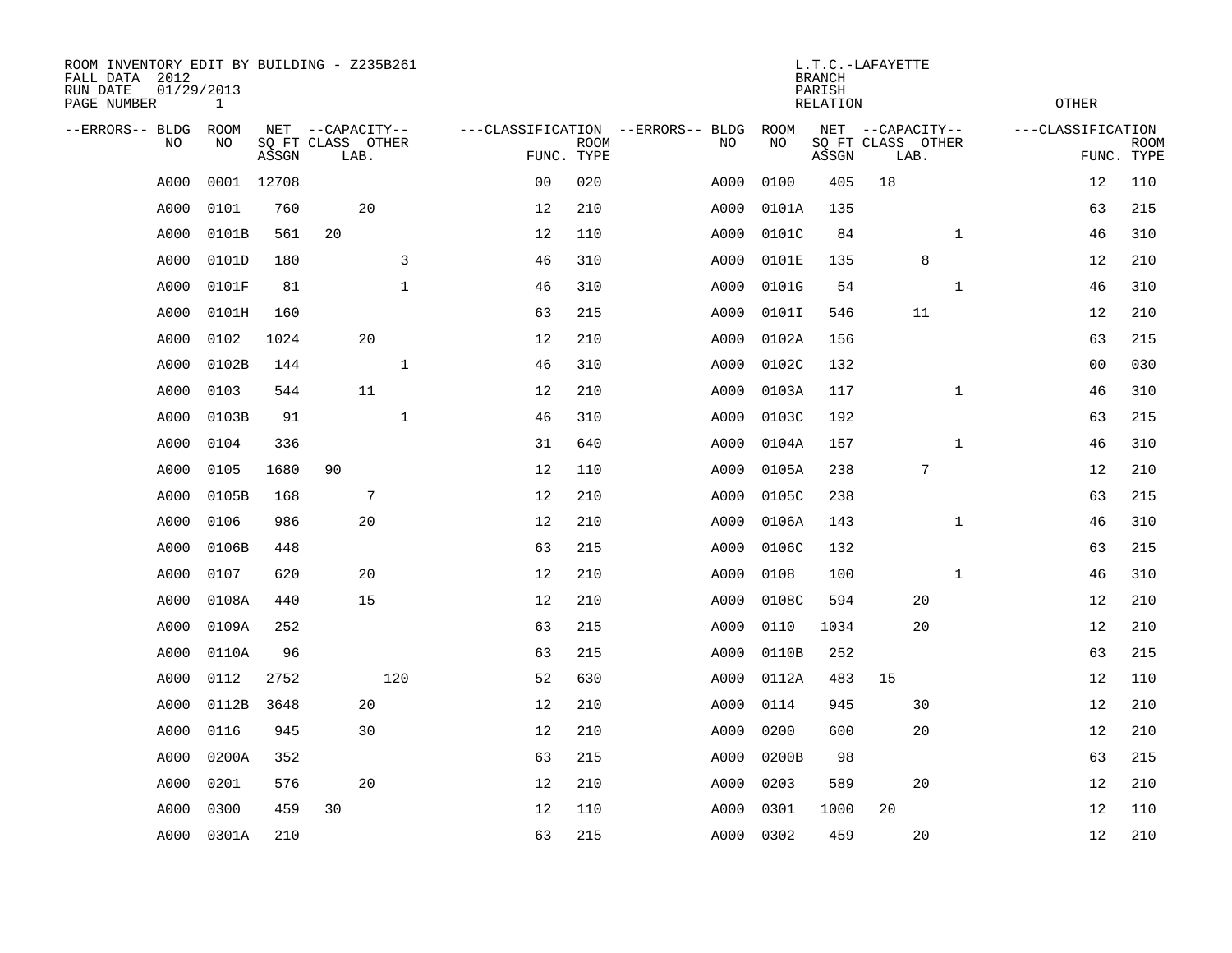| ROOM INVENTORY EDIT BY BUILDING - Z235B261<br>FALL DATA 2012<br>RUN DATE<br>PAGE NUMBER | 01/29/2013<br>2 |       |                                               | L.T.C.-LAFAYETTE<br><b>BRANCH</b><br>PARISH<br><b>RELATION</b> |                                   |                           |  |      |            |       |                                               | <b>OTHER</b> |                                 |             |  |  |  |
|-----------------------------------------------------------------------------------------|-----------------|-------|-----------------------------------------------|----------------------------------------------------------------|-----------------------------------|---------------------------|--|------|------------|-------|-----------------------------------------------|--------------|---------------------------------|-------------|--|--|--|
| --ERRORS-- BLDG<br>NO                                                                   | ROOM<br>NO      | ASSGN | NET --CAPACITY--<br>SQ FT CLASS OTHER<br>LAB. |                                                                | ---CLASSIFICATION --ERRORS-- BLDG | <b>ROOM</b><br>FUNC. TYPE |  | NO   | ROOM<br>NO | ASSGN | NET --CAPACITY--<br>SQ FT CLASS OTHER<br>LAB. |              | ---CLASSIFICATION<br>FUNC. TYPE | <b>ROOM</b> |  |  |  |
| A000                                                                                    | 0400            | 700   |                                               | 3                                                              | 63                                | 310                       |  | A000 | 0400A      | 120   |                                               | $\mathbf{1}$ | 63                              | 310         |  |  |  |
| A000                                                                                    | 0400B           | 120   |                                               | $\mathbf{1}$                                                   | 63                                | 310                       |  | A000 | 0400C      | 120   |                                               | $\mathbf{1}$ | 63                              | 310         |  |  |  |
| A000                                                                                    | 0400D           | 120   |                                               | $\mathbf{1}$                                                   | 63                                | 310                       |  | A000 | 0400E      | 216   |                                               | $\mathbf{1}$ | 63                              | 310         |  |  |  |
| A000                                                                                    | 0400F           | 280   |                                               | 12                                                             | 63                                | 350                       |  | A000 | 0400G      | 147   |                                               | $\mathbf{1}$ | 63                              | 310         |  |  |  |
| A000                                                                                    | 0400H           | 190   |                                               |                                                                | 63                                | 315                       |  | A000 | 0400I      | 120   |                                               | $\mathbf{1}$ | 63                              | 310         |  |  |  |
| A000                                                                                    | 0400J           | 90    |                                               |                                                                | 63                                | 315                       |  | A000 | 0400K      | 117   |                                               |              | 63                              | 315         |  |  |  |
| A000                                                                                    | 0401            | 408   |                                               | $\mathbf{1}$                                                   | 53                                | 310                       |  | A000 | 0401A      | 120   |                                               | $\mathbf{1}$ | 63                              | 310         |  |  |  |
| A000                                                                                    | 0401B           | 168   |                                               | $\mathbf{1}$                                                   | 54                                | 310                       |  | A000 | 0401C      | 108   |                                               | $\mathbf{1}$ | 53                              | 310         |  |  |  |
| A000                                                                                    | 0401D           | 108   |                                               | $\mathbf{1}$                                                   | 53                                | 310                       |  | A000 | 0401E      | 144   |                                               |              | 53                              | 315         |  |  |  |
| A000                                                                                    | 0402            | 704   | 15                                            |                                                                | 12                                | 210                       |  | A000 | 0402A      | 108   |                                               | $\mathbf{1}$ | 46                              | 310         |  |  |  |
| A000                                                                                    | 0402B           | 192   |                                               |                                                                | 63                                | 215                       |  | A000 | 0403       | 2162  |                                               | 2            | 51                              | 310         |  |  |  |
| A000                                                                                    | 0403A           | 425   | 6                                             |                                                                | 12                                | 210                       |  | A000 | 0403B      | 132   |                                               | $\mathbf{1}$ | 51                              | 310         |  |  |  |
| A000                                                                                    | 0403C           | 132   |                                               | $\mathbf{1}$                                                   | 51                                | 310                       |  | A000 | 0403D      | 132   |                                               | $\mathbf{1}$ | 51                              | 310         |  |  |  |
| A000                                                                                    | 0403E           | 132   |                                               | $\mathbf 1$                                                    | 51                                | 310                       |  | A000 | 0403F      | 240   |                                               | $\mathbf{1}$ | 51                              | 310         |  |  |  |
| A000                                                                                    | 0403G           | 385   |                                               |                                                                | 51                                | 315                       |  | A000 | 0403H      | 432   |                                               | $\mathbf{1}$ | 51                              | 310         |  |  |  |
| A000                                                                                    | 0403I           | 143   |                                               | $\mathbf{1}$                                                   | 51                                | 310                       |  | A000 | 0403J      | 324   | 15                                            |              | 12                              | 110         |  |  |  |
| A000                                                                                    | 0404            | 680   | 21                                            |                                                                | 12                                | 210                       |  | A000 | 0406       | 756   |                                               | 40           | 52                              | 630         |  |  |  |
| A000                                                                                    | 0407            | 459   | 15                                            |                                                                | 12                                | 110                       |  | A000 | 0408       | 1540  | 30                                            |              | 12                              | 210         |  |  |  |
| A000                                                                                    | 0408A           | 98    |                                               |                                                                | 63                                | 215                       |  | A000 | 0409       | 1485  | 12                                            |              | 12                              | 210         |  |  |  |
| A000                                                                                    | 0409A           | 336   |                                               |                                                                | 63                                | 215                       |  | A000 | 0409B      | 192   |                                               | $\mathbf{1}$ | 46                              | 310         |  |  |  |
| A000                                                                                    | 0411            | 1705  | 40                                            |                                                                | 12                                | 110                       |  | A000 | 0413       | 1430  | 30                                            |              | 12                              | 210         |  |  |  |
| A000                                                                                    | 0413A           | 126   |                                               |                                                                | 63                                | 215                       |  | A000 | 0415       | 472   | 15                                            |              | 12                              | 210         |  |  |  |
| A000                                                                                    | 0417            | 472   | 10                                            |                                                                | 12                                | 210                       |  | A000 | 0500       | 4709  | 22                                            |              | 15                              | 210         |  |  |  |
| A000                                                                                    | 0500A           | 228   |                                               |                                                                | 63                                | 215                       |  | A000 | 0500B      | 120   |                                               | $\mathbf{1}$ | 46                              | 310         |  |  |  |
| A000                                                                                    | 0500C           | 315   | 15                                            |                                                                | 12                                | 110                       |  | A000 | 0500D      | 342   |                                               |              | 63                              | 215         |  |  |  |
| A000                                                                                    | 0501            | 2394  | 20                                            |                                                                | 12                                | 210                       |  | A000 | 0501A      | 242   |                                               | $\mathbf{1}$ | 46                              | 310         |  |  |  |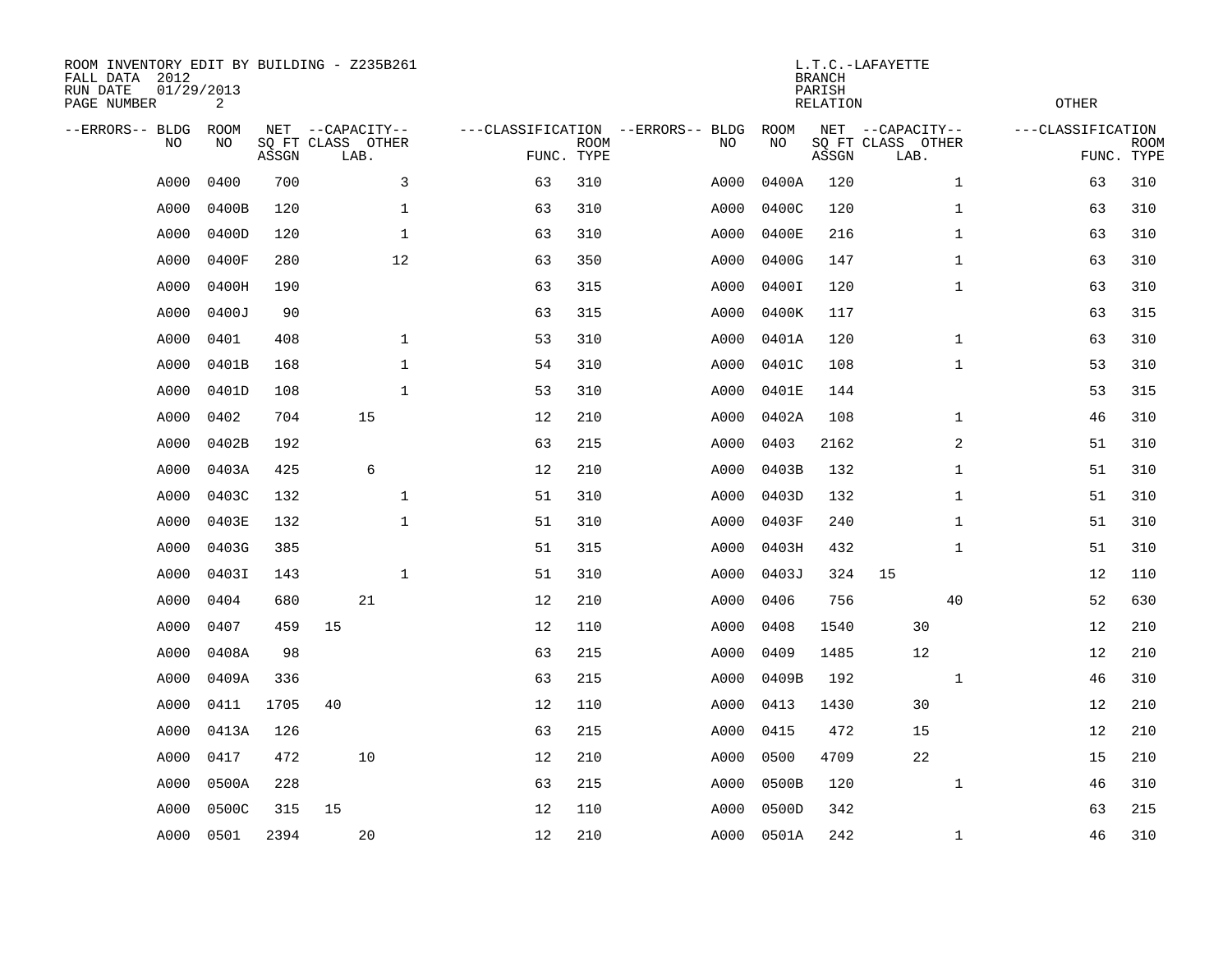| ROOM INVENTORY EDIT BY BUILDING - Z235B261<br>FALL DATA 2012<br>RUN DATE<br>PAGE NUMBER | 01/29/2013<br>3 |       |                           |             |    |                           |                                   |             | <b>BRANCH</b><br>PARISH<br><b>RELATION</b> | L.T.C.-LAFAYETTE          |              | <b>OTHER</b>      |                           |
|-----------------------------------------------------------------------------------------|-----------------|-------|---------------------------|-------------|----|---------------------------|-----------------------------------|-------------|--------------------------------------------|---------------------------|--------------|-------------------|---------------------------|
| --ERRORS-- BLDG                                                                         | ROOM            |       | NET --CAPACITY--          |             |    |                           | ---CLASSIFICATION --ERRORS-- BLDG | <b>ROOM</b> |                                            | NET --CAPACITY--          |              | ---CLASSIFICATION |                           |
| N <sub>O</sub>                                                                          | NO.             | ASSGN | SO FT CLASS OTHER<br>LAB. |             |    | <b>ROOM</b><br>FUNC. TYPE | NO.                               | NO          | ASSGN                                      | SQ FT CLASS OTHER<br>LAB. |              |                   | <b>ROOM</b><br>FUNC. TYPE |
| A000                                                                                    | 0501B           | 98    |                           |             | 63 | 215                       | A000                              | 0501C       | 112                                        |                           |              | 63                | 215                       |
| A000                                                                                    | 0501D           | 225   |                           |             | 63 | 215                       | A000                              | 0502        | 3168                                       | 20                        |              | 12                | 210                       |
| A000                                                                                    | 0502A           | 225   |                           |             | 63 | 215                       | A000                              | 0502B       | 120                                        |                           | $\mathbf{1}$ | 46                | 310                       |
| A000                                                                                    | 0502C           | 450   | 20                        |             | 12 | 110                       | A000                              | 0503A       | 2080                                       | 20                        |              | 12                | 210                       |
| A000                                                                                    | 0503B           | 396   | 20                        |             | 12 | 110                       | A000                              | 0503C       | 264                                        |                           |              | 63                | 215                       |
| A000                                                                                    | 0503D           | 156   |                           | $\mathbf 1$ | 46 | 310                       | A000                              | 0503E       | 308                                        | 20                        |              | 12                | 110                       |
| A000                                                                                    | 0503F           | 308   |                           |             | 63 | 215                       | A000                              | 0503G       | 5135                                       | 20                        |              | 12                | 210                       |
| A000                                                                                    | 0503H           | 550   | 5                         |             | 12 | 210                       | A000                              | 0503I       | 156                                        |                           | 2            | 46                | 310                       |
| A000                                                                                    | 0503J           | 242   | 5                         |             | 12 | 210                       | A000                              | 0503K       | 220                                        | 5                         |              | 12                | 210                       |
| A000                                                                                    | 0503L           | 352   | 15                        |             | 12 | 110                       | A000                              | 0503M       | 405                                        | 15                        |              | 12                | 110                       |
| A000                                                                                    | 0503N           | 165   |                           |             | 63 | 215                       | A000                              | 05030       | 2405                                       | 20                        |              | 12                | 210                       |
| A000                                                                                    | 0503P           | 210   |                           |             | 63 | 215                       | A000                              | 05030       | 336                                        |                           |              | 71                | 740                       |
| A000                                                                                    | 0503R           | 360   |                           |             | 63 | 215                       | A000                              | 0504        | 3528                                       | 20                        |              | 12                | 210                       |
| A000                                                                                    | 0504A           | 168   |                           |             | 63 | 215                       | A000                              | 0504B       | 80                                         |                           | $\mathbf{1}$ | 46                | 310                       |
| A000                                                                                    | 0504C           | 165   |                           |             | 63 | 215                       | A000                              | 0504D       | 300                                        | 15                        |              | 12                | 110                       |
| A000                                                                                    | 0506            | 3528  | 40                        |             | 12 | 210                       | A000                              | 0506A       | 168                                        |                           |              | 63                | 215                       |
| A000                                                                                    | 0506B           | 80    |                           | $\mathbf 1$ | 46 | 310                       | A000                              | 0601A       | 775                                        | 20                        |              | 12                | 110                       |
| A000                                                                                    | 0601B           | 352   | 15                        |             | 12 | 210                       | A000                              | 0601C       | 342                                        |                           |              | 63                | 215                       |
| A000                                                                                    | 0601D           | 562   | 20                        |             | 22 | 215                       | A000                              | 0601E       | 644                                        | 20                        |              | 22                | 215                       |
| A000                                                                                    | 0601F           | 70    | $\mathbf{1}$              |             | 12 | 210                       | A000                              | 0601G       | 748                                        | 15                        |              | 12                | 210                       |
| A000                                                                                    | 0601H           | 456   | 15                        |             | 12 | 210                       | A000                              | 0601I       | 152                                        |                           |              | 63                | 215                       |
| A000                                                                                    | 0601J           | 140   |                           |             | 63 | 215                       | A000                              | 0601K       | 986                                        | 15                        |              | 12                | 210                       |
| A000                                                                                    | 0602            | 459   | 15                        |             | 12 | 110                       | A000                              | 0603        | 3111                                       | 30                        |              | 12                | 210                       |
| A000                                                                                    | 0603A           | 120   |                           |             | 63 | 215                       | A000                              | 0603B       | 136                                        |                           |              | 63                | 215                       |
| A000                                                                                    | 0605            | 2967  | 20                        |             | 12 | 210                       | A000                              | 0605A       | 744                                        | 15                        |              | 12                | 210                       |
| A000                                                                                    | 0605B           | 620   | 10                        |             | 12 | 210                       | A000                              | 0605C       | 252                                        |                           |              | 63                | 215                       |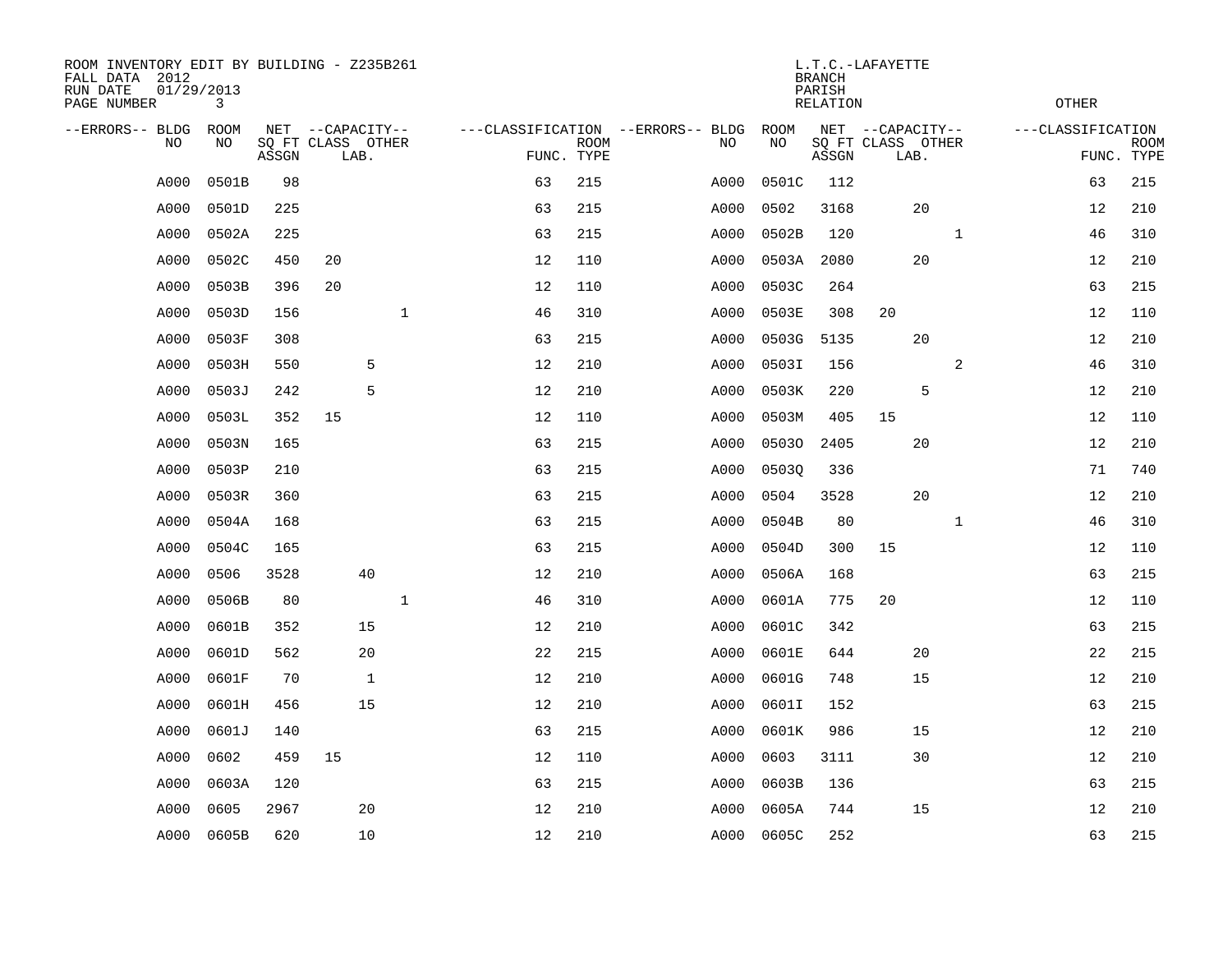| ROOM INVENTORY EDIT BY BUILDING - Z235B261<br>FALL DATA 2012<br>RUN DATE<br>PAGE NUMBER | 01/29/2013<br>$4\overline{ }$ |       |                                               |                                                      |             |      |                                                  | <b>BRANCH</b><br>PARISH<br><b>RELATION</b> | L.T.C.-LAFAYETTE                                                                                           | <b>OTHER</b>      |                |                           |
|-----------------------------------------------------------------------------------------|-------------------------------|-------|-----------------------------------------------|------------------------------------------------------|-------------|------|--------------------------------------------------|--------------------------------------------|------------------------------------------------------------------------------------------------------------|-------------------|----------------|---------------------------|
| --ERRORS-- BLDG ROOM<br>NO                                                              | NO                            | ASSGN | NET --CAPACITY--<br>SQ FT CLASS OTHER<br>LAB. | ---CLASSIFICATION --ERRORS-- BLDG ROOM<br>FUNC. TYPE | <b>ROOM</b> | NO   | NO                                               | ASSGN                                      | NET --CAPACITY--<br>SQ FT CLASS OTHER<br>LAB.                                                              | ---CLASSIFICATION |                | <b>ROOM</b><br>FUNC. TYPE |
| A000                                                                                    | 0605D                         | 315   |                                               | 43                                                   | 530         | A000 | 0605E                                            | 315                                        |                                                                                                            |                   | 63             | 215                       |
| A000                                                                                    | 0607                          | 546   | 20                                            | 12                                                   | 110         | A000 | 0607A                                            | 576                                        | 15                                                                                                         |                   | 12             | 210                       |
| A000                                                                                    | 0607B                         | 96    |                                               | 63                                                   | 215         | A000 | 0607C                                            | 120                                        |                                                                                                            |                   | 63             | 215                       |
| A000                                                                                    | 0607D                         | 132   |                                               | 63                                                   | 215         | A000 | 0609                                             | 3055                                       | 20                                                                                                         |                   | 12             | 210                       |
| A000                                                                                    | 0609A                         | 255   | 12                                            | 12                                                   | 210         | A000 | 0609B                                            | 374                                        | 20                                                                                                         |                   | 12             | 210                       |
|                                                                                         | A000 0609C                    | 380   |                                               | 63                                                   | 215         |      | A000 0609D                                       | 345                                        |                                                                                                            |                   | 63             | 215                       |
|                                                                                         | A000 J0001                    | 220   |                                               | 0 <sub>0</sub>                                       | 010         |      | A000 J0002                                       | 210                                        |                                                                                                            |                   | 0 <sub>0</sub> | 010                       |
|                                                                                         | A000 J0003                    | 1280  |                                               | 0 <sub>0</sub>                                       | 010         |      | A000 M0001                                       | 121                                        |                                                                                                            |                   | 00             | 030                       |
|                                                                                         | A000 M0002                    | 108   |                                               | 0 <sub>0</sub>                                       | 030         |      | A000 M0003                                       | 144                                        |                                                                                                            |                   | 00             | 030                       |
|                                                                                         | A000 M0004                    | 90    |                                               | 00                                                   | 030         |      | A000 M0005                                       | 170                                        |                                                                                                            |                   | 00             | 030                       |
|                                                                                         | A000 S0017                    | 366   |                                               | 63                                                   | 315         |      | A000 W0001                                       | 108                                        |                                                                                                            |                   | 0 <sub>0</sub> | 030                       |
|                                                                                         | A000 W0002                    | 121   |                                               | 0 <sub>0</sub>                                       | 030         |      | A000 W0003                                       | 144                                        |                                                                                                            |                   | 0 <sub>0</sub> | 030                       |
|                                                                                         | A000 W0004                    | 144   |                                               | 0 <sub>0</sub>                                       | 030         |      | A000 W0005                                       | 90                                         |                                                                                                            |                   | 0 <sub>0</sub> | 030                       |
|                                                                                         | A000 W0006                    | 60    |                                               | 0 <sub>0</sub>                                       | 030         |      | TOTAL NUMBER CLASSROOMS<br>TOTAL NUMBER LABS 210 |                                            | TOTAL NET ASSIGN SQ. FT. IN ROOM FILE<br>TOTAL NUMBER COMPUTER CLASSROOMS<br>TOTAL NUMBER SPECIAL LABS 220 | 100,513           | 19<br>51       |                           |
|                                                                                         | B000 0001                     | 264   |                                               | 75                                                   | 585         |      | TOTAL NUMBER CLASSROOMS<br>TOTAL NUMBER LABS 210 |                                            | TOTAL NET ASSIGN SQ. FT. IN ROOM FILE<br>TOTAL NUMBER COMPUTER CLASSROOMS<br>TOTAL NUMBER SPECIAL LABS 220 |                   | 264            |                           |
|                                                                                         | D000 0001 1334                |       |                                               | 0 <sub>0</sub>                                       | 030         |      | TOTAL NUMBER CLASSROOMS<br>TOTAL NUMBER LABS 210 |                                            | TOTAL NET ASSIGN SQ. FT. IN ROOM FILE<br>TOTAL NUMBER COMPUTER CLASSROOMS<br>TOTAL NUMBER SPECIAL LABS 220 |                   |                |                           |
|                                                                                         | E000 0001                     | 250   |                                               | 63                                                   | 215         |      | TOTAL NUMBER CLASSROOMS                          |                                            | TOTAL NET ASSIGN SQ. FT. IN ROOM FILE                                                                      |                   | 250            |                           |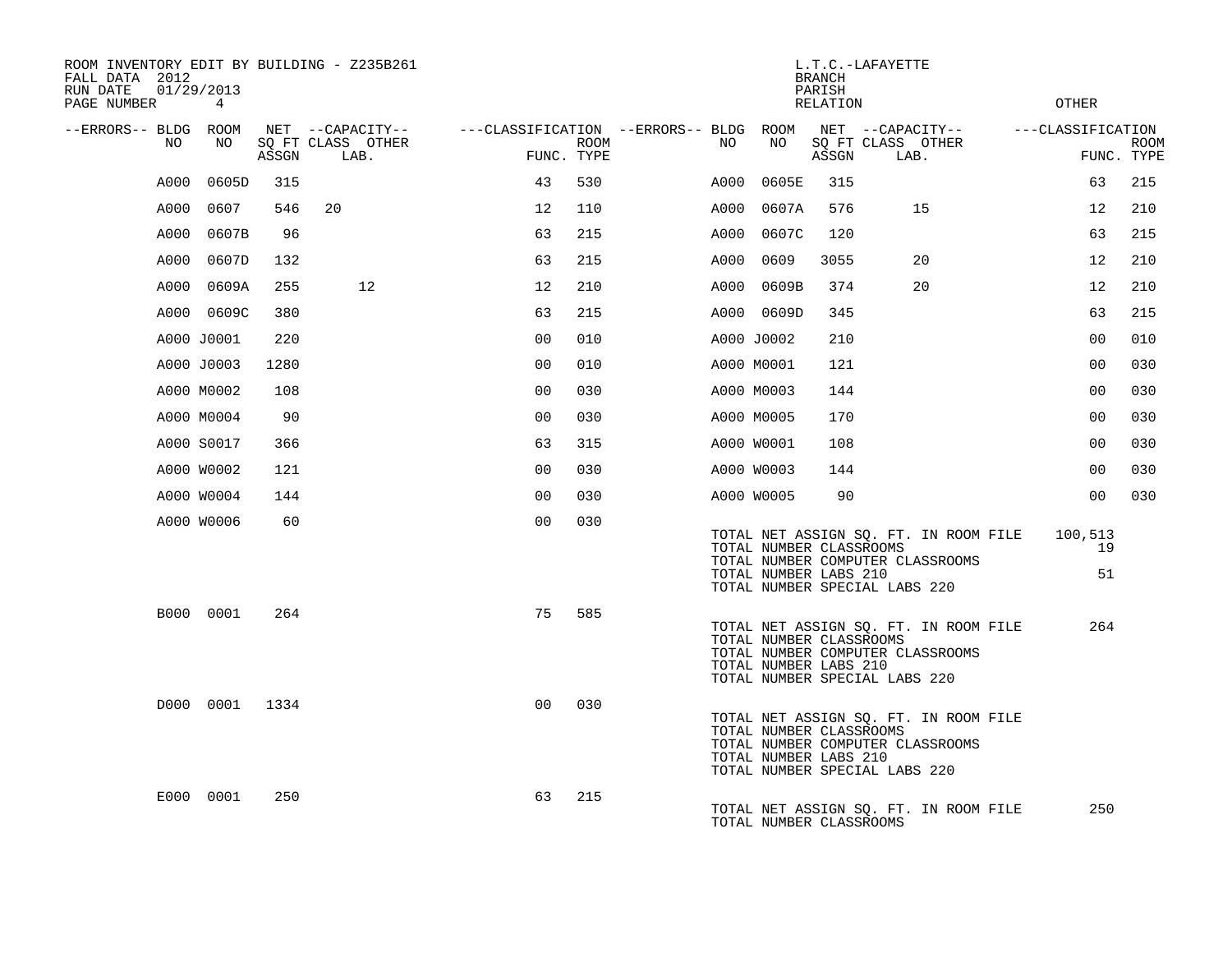| ROOM INVENTORY EDIT BY BUILDING - Z235B261<br>2012<br>FALL DATA<br>01/29/2013<br>RUN DATE<br>PAGE NUMBER | 5.         |       |                                               |                                   |                           |           |                                                                                   | <b>BRANCH</b><br>PARISH<br><b>RELATION</b> | L.T.C.-LAFAYETTE          |                                                                                 | OTHER                  |                           |
|----------------------------------------------------------------------------------------------------------|------------|-------|-----------------------------------------------|-----------------------------------|---------------------------|-----------|-----------------------------------------------------------------------------------|--------------------------------------------|---------------------------|---------------------------------------------------------------------------------|------------------------|---------------------------|
| --ERRORS-- BLDG<br>NO.                                                                                   | ROOM<br>NO | ASSGN | NET --CAPACITY--<br>SQ FT CLASS OTHER<br>LAB. | ---CLASSIFICATION --ERRORS-- BLDG | <b>ROOM</b><br>FUNC. TYPE | NO        | ROOM<br>NO<br>TOTAL NUMBER LABS 210<br>TOTAL NUMBER SPECIAL LABS 220              | ASSGN                                      | SQ FT CLASS OTHER<br>LAB. | NET --CAPACITY--<br>TOTAL NUMBER COMPUTER CLASSROOMS                            | ---CLASSIFICATION      | <b>ROOM</b><br>FUNC. TYPE |
|                                                                                                          | F000 0001  | 150   |                                               | 63                                | 215                       |           | TOTAL NUMBER CLASSROOMS<br>TOTAL NUMBER LABS 210<br>TOTAL NUMBER SPECIAL LABS 220 |                                            |                           | TOTAL NET ASSIGN SQ. FT. IN ROOM FILE<br>TOTAL NUMBER COMPUTER CLASSROOMS       | 150                    |                           |
| G000 0101                                                                                                |            | 361   | $\mathbf 1$                                   | 63                                | 310                       | G000 0102 |                                                                                   | 201                                        |                           | 3                                                                               | 46                     | 310                       |
| G000                                                                                                     | 0103       | 358   |                                               | 63                                | 215                       | G000      | 0104                                                                              | 566                                        | 15                        |                                                                                 | 12                     | 110                       |
| G000                                                                                                     | 0105       | 445   | 15                                            | 12                                | 110                       | G000      | 0106                                                                              | 201                                        |                           | 4                                                                               | 12                     | 410                       |
| G000                                                                                                     | 0107       | 44    |                                               | 0 <sub>0</sub>                    | 030                       | G000 0108 |                                                                                   | 35                                         |                           |                                                                                 | 0 <sub>0</sub>         | 030                       |
| G000                                                                                                     | 0109       | 32    |                                               | 0 <sup>0</sup>                    | 030                       | G000      | 0110                                                                              | 166                                        |                           | 4                                                                               | 12                     | 410                       |
| G000                                                                                                     | 0111       | 108   | 5                                             | 12                                | 210                       | G000 0112 |                                                                                   | 112                                        |                           |                                                                                 | 63                     | 215                       |
| G000                                                                                                     | 0113       | 615   | 15                                            | 12                                | 110                       | G000      | 0114                                                                              | 5301                                       |                           | 20                                                                              | 12                     | 210                       |
| G000                                                                                                     | 0115       | 5301  | 20                                            | 12                                | 210                       | G000 0116 | TOTAL NUMBER CLASSROOMS<br>TOTAL NUMBER LABS 210<br>TOTAL NUMBER SPECIAL LABS 220 | 5301                                       |                           | 20<br>TOTAL NET ASSIGN SQ. FT. IN ROOM FILE<br>TOTAL NUMBER COMPUTER CLASSROOMS | 12<br>19,036<br>3<br>4 | 210                       |